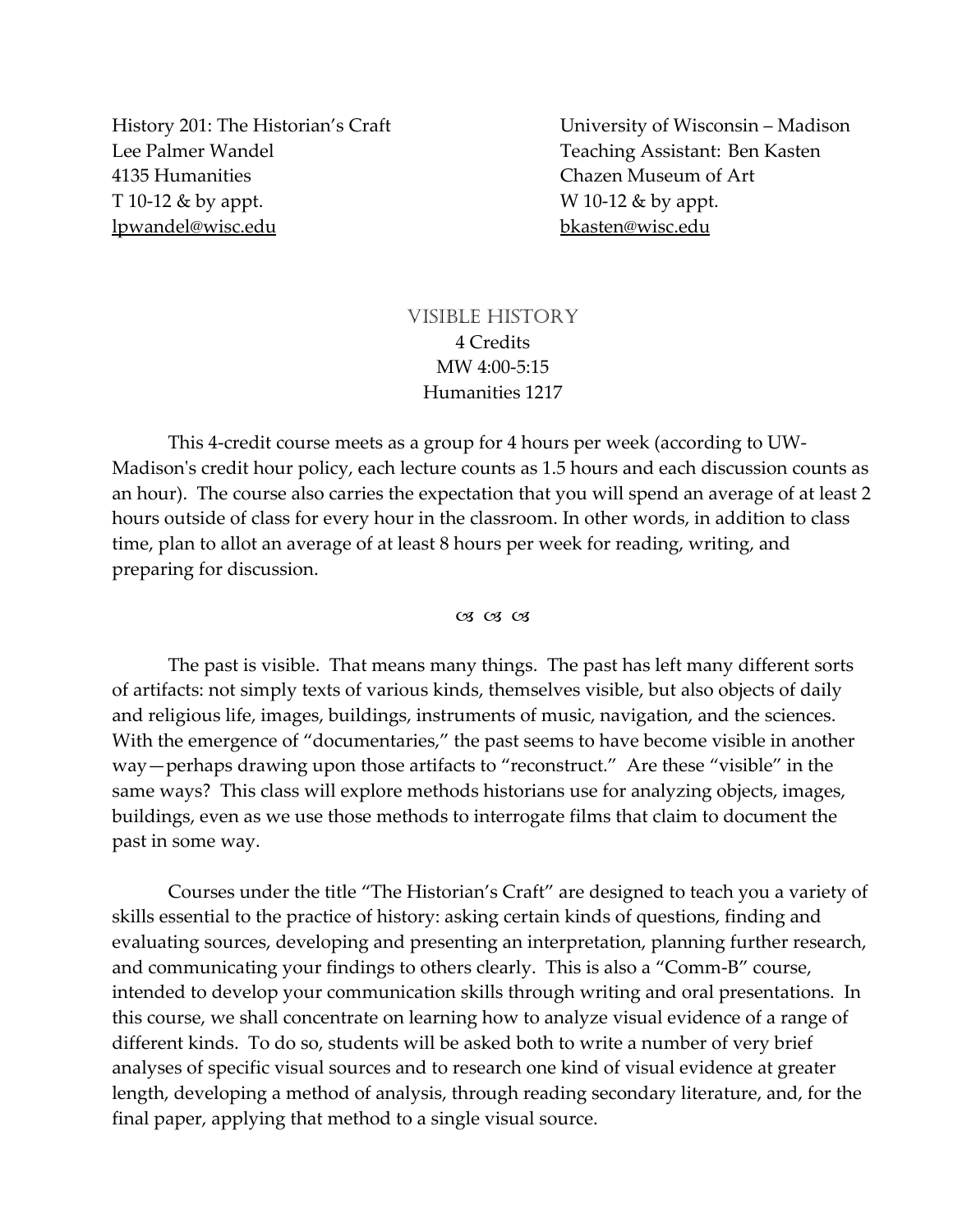Participation is essential to this course. You will be learning methods of analysis. The only way to learn those methods is to practice them – in writing and speaking. So, too, your participation enriches the class. Others will learn from you. Participation means attendance at lecture, active participation in oral discussions, and working closely with your trusted writing partner. Failure to participate in any of these ways will affect your grade. Please see me, if speaking in a group poses a problem for you.

# **Requirements**:

The craft of history rests upon reading, listening, speaking and writing analytically. In this class, students will practice all of these skills.

# *Reading*:

 There is one required text, Michael Baxandall's *Painting & Experience in Fifteenth‐ Century Italy*.

# *Listening*:

For everyone to be able to listen, there must be

- $\bullet$  no distractions: no cellular devices, no surfing the web, no email, no other activities than listening to others, and no earphones. Anyone texting, emailing, surfing, or using their laptops for anything other than notes will lose the privilege of using a laptop for the semester.
- when your screen is elsewhere, not only are you elsewhere, but those around you will find it more difficult to listen.
- Listening is not a passive activity. Historians listen with a number of questions in mind:
	- 1) What is the argument, the claim this historian is making?
	- 2) What is the evidence for this claim?
	- 3) Is the evidence anomalous—exceptional in some way—or representative?
	- 4) Might there be other kinds of evidence that would challenge this claim?
	- 5) Is the claim persuasive, that is, does the historian build an argument, step by step, showing the listener each step of the analysis?
	- 6) Can you think of other questions one asks?

In history classes, then, we listen to others—to lecture, but also to other participants. We listen to our sources, each one of which has a "voice"—though it was created at some point in the past, human hands made that source.

Each person in our classes brings analytic skills and a different perspective. Those perspectives help all of us to analyze more complexly and more circumspectly.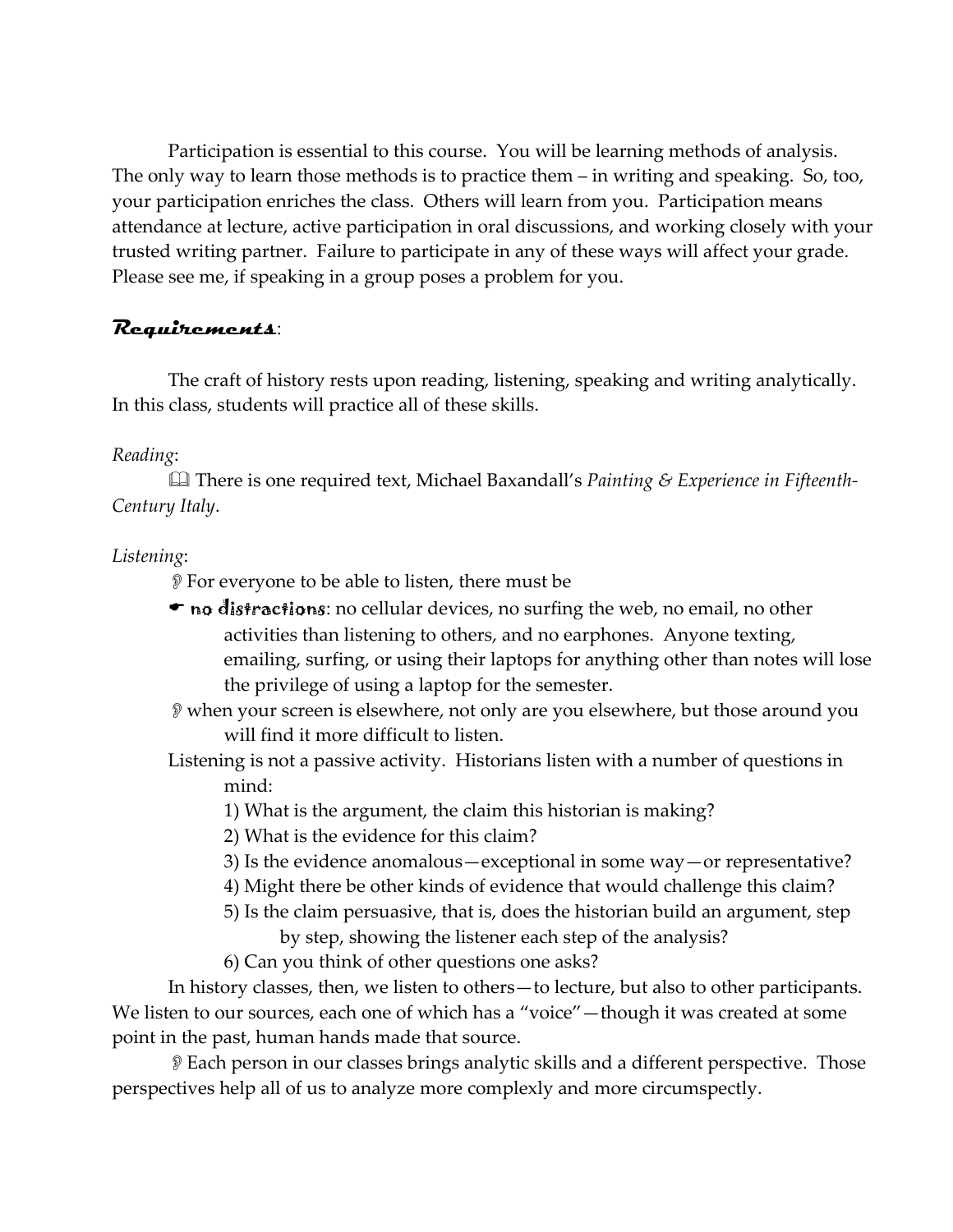*Writing*:

 Each of you will hone the skill of visual analysis, through a series of brief analyses of different kinds of visual evidence, as detailed in the schedule of weekly meetings. Those analyses are due in lecture, Wednesday of the week they are assigned.

 $\Box$  Each of you will identify one piece of visual evidence at the beginning of the semester that s/he wishes to explore in greater depth over the semester. In discussion section, you will, in 5-minute oral presentations

 $\Diamond$  introduce the visual evidence you have chosen

- present a brief bibliography on that kind of visual evidence: what are the methods scholars have developed for analyzing this visual evidence?
- present brief conclusions:

what can one say about this piece as evidence of the past? what does it reveal of the past?

how does it change our understanding of the past?

This assignment has multiple written components:

 $\blacksquare$  a one-page preliminary bibliography, formatted according to the Chicago Manual of Style:

http://www.chicagomanualofstyle.org.ezproxy.library.wisc.edu/16/ch1 4/ch14\_toc.html

- $\blacksquare$  an annotated bibliography, also formatted according to the CMS
- $\Box$  a one-page description of your method of analysis
- $\Box$  a 1500-word essay analyzing your visual evidence:

what can it tell us about the past?

what are its limits, ambivalences, puzzles?

how does it change your understanding of the past?

the essay will be due first in rough draft to your trusted writing partner April 3, who will present it to discussion the week of April 15 final revisions due to your trusted writing partner April 24

The polished essay is due May 6

**PLAGIARISM** is about how we think about ourselves in relationship to other scholars. It comprises one crime—claiming the ideas of others as our own or intellectual theft—and the failure to treat our own perspectives as valuable to the larger community of scholars. For the University of Wisconsin's policy, see: https://students.wisc.edu/student-conduct/academic-integrity/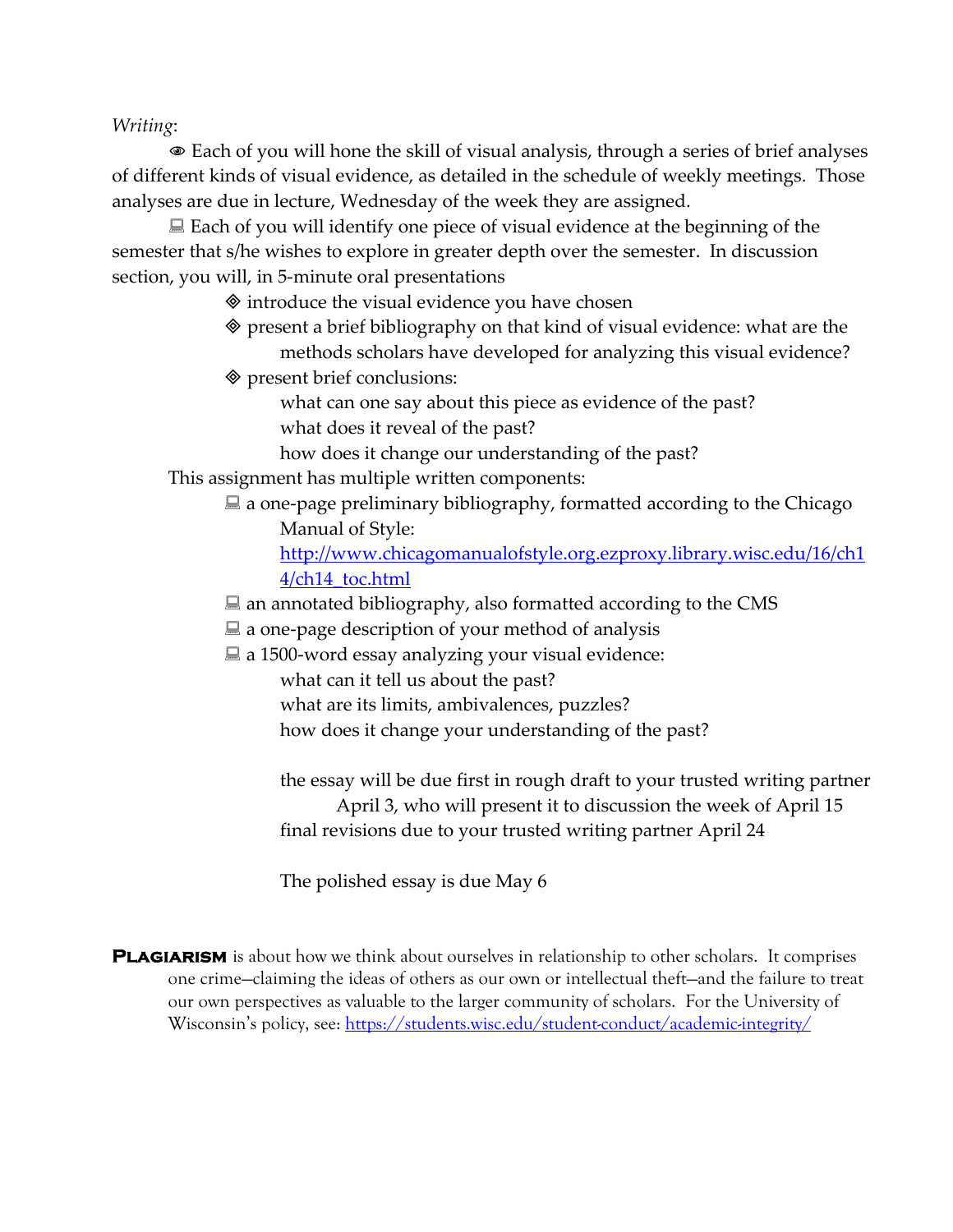# *Help:*

For writing:

The Writing Center: http://www.writing.wisc.edu/

"Sift and Winnow: Libraries@ UW" (go.wisc.edu/siftwinnow) – a new online tutorial tool to support information literacy

The Chicago Manual of Style: http://www.chicagomanualofstyle.org.ezproxy.library.wisc.edu/16/contents.html

For research: the staffs of University Libraries

Useful Links:

http://www.lib.berkeley.edu/TeachingLib/Guides/Internet/Evaluate.html

http://archive.org/index.php

http://www.gothicivories.courtauld.ac.uk/insight/yvard\_collaboratinginstitutions/yvard\_col laboratinginstitutions\_01.html

http://www.ted.com/talks/jk\_rowling\_the\_fringe\_benefits\_of\_failure.html

http://www.youtube.com/watch?v=UF8uR6Z6KLc&feature=player\_embedded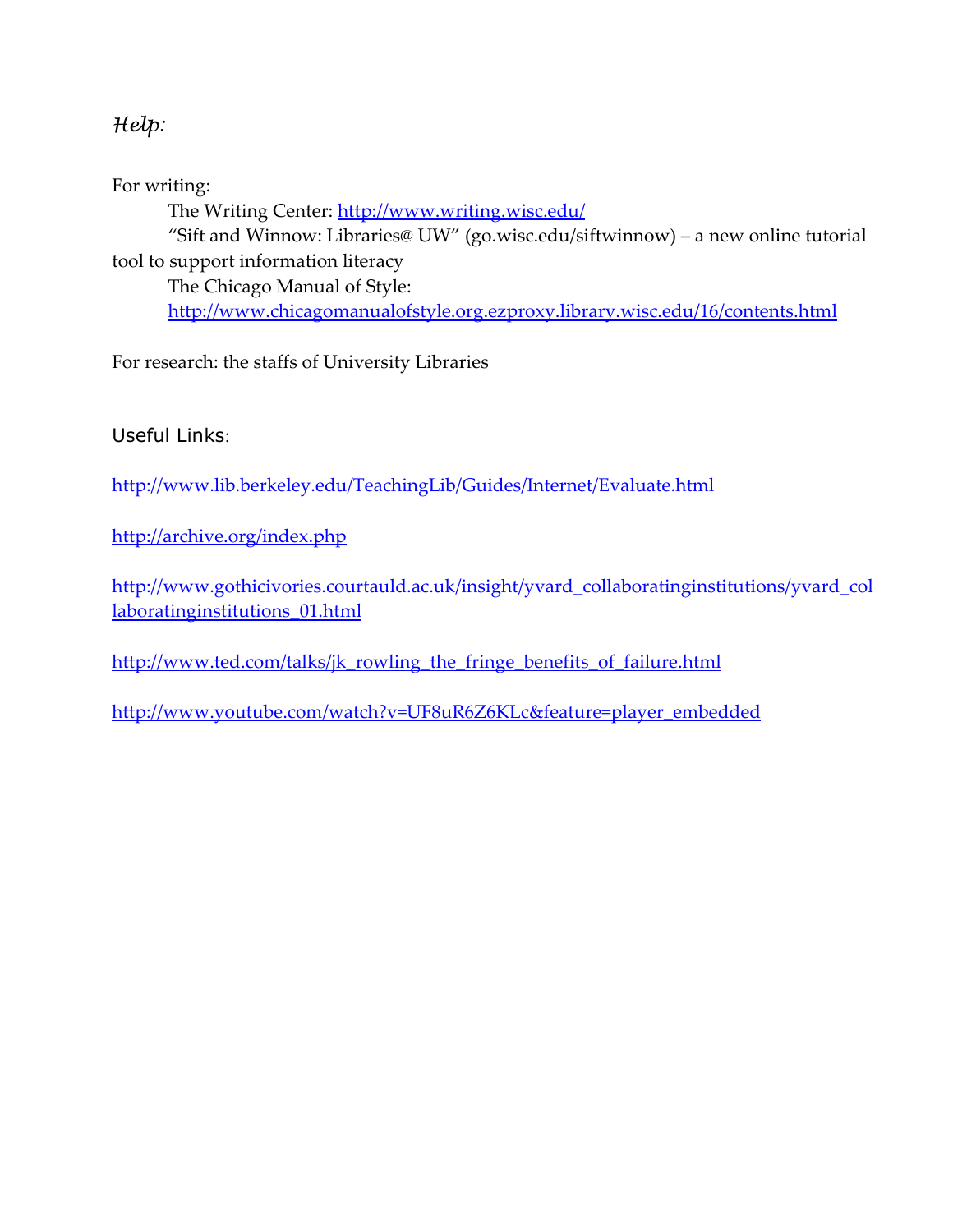### Weekly Meetings

#### 1/23 Introduction: Teaching Our Eyes to See as Historians

#### 1/28 Water

1/30 Coastlines

 First analysis: choose one map and write 250 words describing how the map represents water. Pay attention to line and color. How does water define space? How did the cartographer define space using water? Identify one kind of visual evidence, in consultation with teaching staff.

#### 2/4 Cartography I

2/6 Cartography II

 Second analysis: write 250 words describing how cartographers differentiate space. What are the signifiers for mountains? What is the relationship between somatic experience and signifier? Can you "know" what a mountain is from a map?

5 minute presentation of your visual evidence in discussion

#### 2/11 Objects

2/13 Material Culture

 Third analysis: make a list of twenty words to describe a single physical object. Exchange that list with your trusted writing partner and discuss the limits of those words, as well as the knowledge they communicate. developing a vocabulary for talking about things.

#### 2/18 "Images"

2/20 "Images"

Michael Baxandall, *Painting and Experience in Fifteenth‐Century Italy*, entire.

 Fourth analysis, first analysis of "Las Meninas": https://www.museodelprado.es/en/the-collection/art-work/lasmeninas/9fdc7800‐9ade‐48b0‐ab8b‐edee94ea877f?searchid=6297b822‐cf68‐ ed25‐b73d‐7e485d155e65

"First impressions": in 100 words, describe what first strikes the eye in this painting.

bibliographies: methods for analyzing visual evidence

■ One page preliminary bibliography on your visual evidence due in section.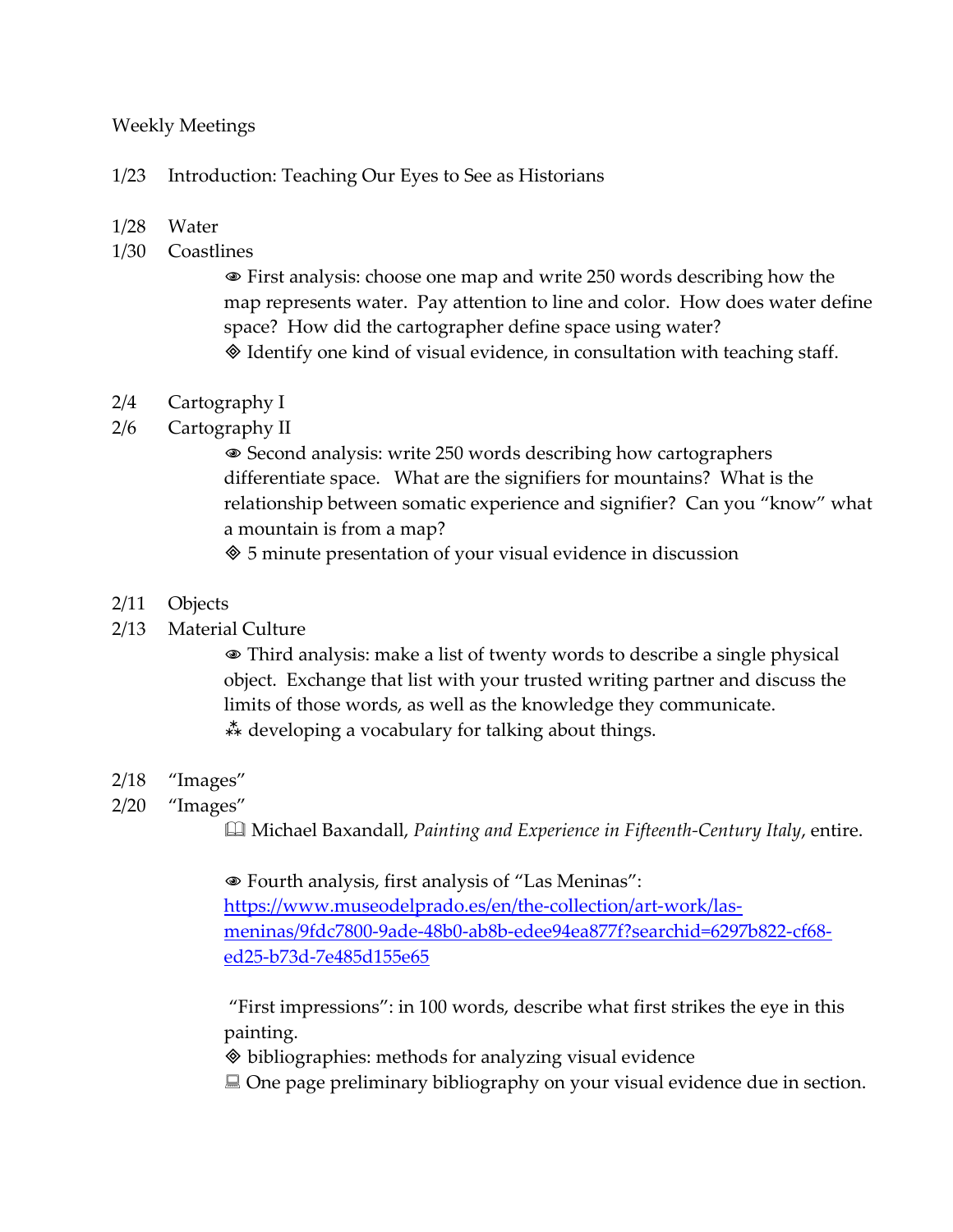#### 2/25 Portraits

2/27 The Visual Language of Cloth

 Fifth analysis, second analysis of "Las Meninas." Analyze the clothing in 250 words. How does Velázquez communicate information about cloth? Describe each figure's clothing, with attention to your vocabulary. Exchange this description with your trusted writing partner and compare the language for cloth.

cloth as historical evidence

- 3/4 Gesture
- 

3/5 Vatel 7 p.m. (1641 Humanities)

3/6 Placement of Figures

 Sixth analysis, third analysis of "Las Meninas." Describe the relationships among the different figures in 250 words. Pay particular attention to hands and heads.

 $\stackrel{*}{\ast}$  gesture as historical evidence: problems and limits

- 3/11 The Human Body
- 3/13 From Vesalius to Your Doctor's Office

 Seventh analysis: choose one of Vesalius's representations of the human body: https://www.nlm.nih.gov/exhibition/historicalanatomies/vesalius\_home.html and a modern medical image. Please provide a copy of or specific hyperlink for each image you are analyzing. In 100 words, compare the visual information each is seeking to convey. How is each seeking to teach you what to think about the body? What information might be unintended?  $\stackrel{*}{\ast}$  representation and the body:

## Spring Break

- 3/25 Bones
- 3/27 Blood

■ Annotated Bibliography due. Please follow the Chicago Manual of Style: http://www.chicagomanualofstyle.org.ezproxy.library.wisc.edu/16/ch14/ch14\_ toc.html

- 4/1 Representing Space
- 4/3 Architecture as Historical Evidence
	- $\Box$  Rough draft due to your trusted writing partner
	- $\stackrel{*}{\ast}$  space as a historical source
- 4/8 "Lincoln"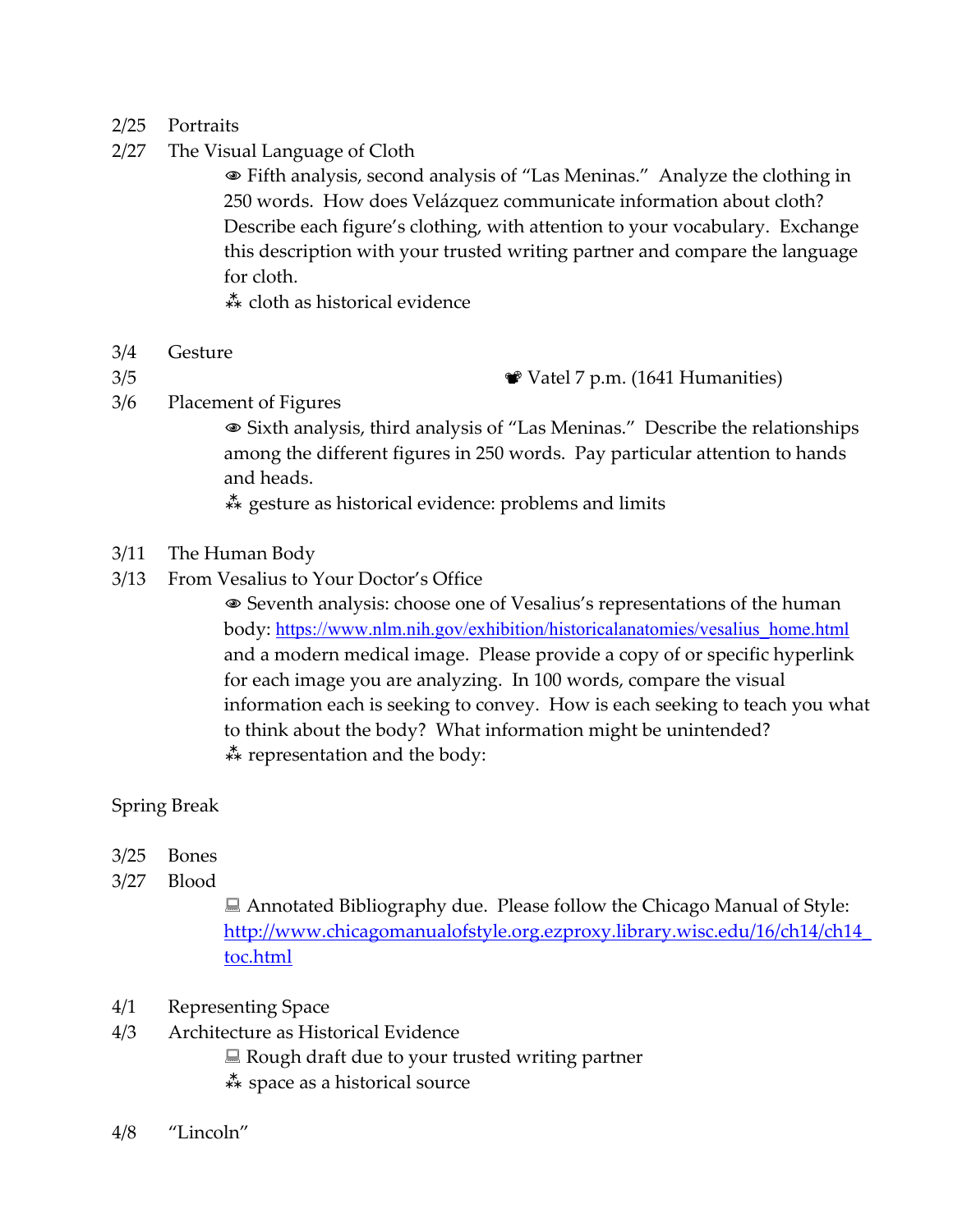#### 4/10 "Lincoln"

 Eighth analysis: fourth analysis of "Las Meninas": How does Velázquez represent space? How does he signal to the viewer that the space is fictive? 250 words.

 $\stackrel{*}{\ast}$  analyzing films of the past

- 4/15 Interiors
- 4/17 Exteriors

 Final analysis, choose one kind of representation of architectural space—a floor plan, an elevation, a painting of an interior—and in 150 words, analyze it as historical evidence. What can we learn about lived experience from it? What are its limits as evidence?

 $\otimes$  oral reports on rough drafts

■ one-page description of your method of analysis

- 4/22 Urban Topographies
- 4/24 Landscapes

 $\Box$  Polished draft due to your trusted writing partner for revisions

\*\* landscapes and history

- 4/29 "Documentaries" Representing Lives
- 5/1 Seeing History
	- Writing partner's marked draft due back
	- \*\* "history" and film
- $5/6$   $\Box$  Final essay due